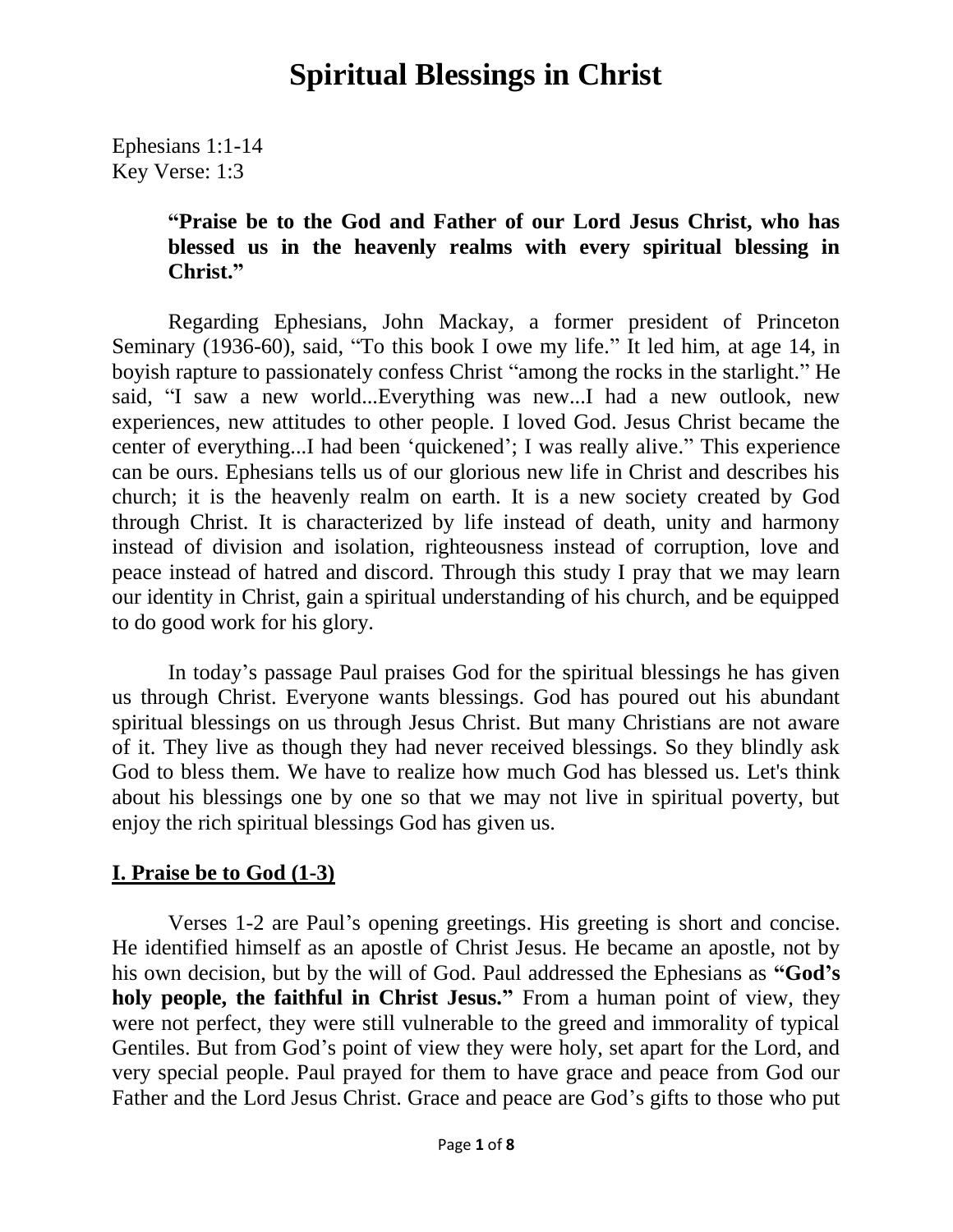their faith in Jesus. Those who have grace and peace in their hearts do not falter in any situation.

After his short greeting, Paul begins to pour out his heart in praise to the Triune God: God the Father, God the Son and God the Holy Spirit. It is the Triune God who initiates and accomplishes cosmic reconciliation. This Triune God is so transcendent that he is hard to understand with our human reason. So Augustine said, "Don't try to understand the Trinity, just believe."

In verse 3 Paul begins to praise God: **"Praise be to the God and Father of our Lord Jesus Christ, who has blessed us in the heavenly realms with every spiritual blessing in Christ."** In the original Greek text, verses 3-14 are all one long, eloquent sentence. It was an outpouring of praise from Paul. He could not stop in the middle, but was compelled to praise God to the end of his breath. Those who are full of complaints tend to breathe out complaints from their hearts in one full breath without stopping. This hurts others and spreads poison. In the past, Paul breathed out murderous threats against the Lord's disciples (Ac 9:1). But when he was changed after meeting the Risen Christ, he breathed out praise and thanks to God with all his strength. When we think about his situation in prison, his praise to God is amazing. Usually we praise God when everything goes well. But Paul praised God in the midst of hardship. His body was in prison, but his soul was in heaven.

Why did he praise the Lord like this? Verse 3 says it was because God has blessed us in the heavenly realms with every spiritual blessing in Christ. Here the verb tense is important. The words, **"has blessed,"** means that God has already given his blessing in full; he did not wait for us to improve before giving us more. We were not aware of this blessing. But God already gave it to us when we believed in Jesus. In the past, we were cursed in Adam. But now, we are blessed abundantly in Christ. We are rich; not just like a millionaire, but like a trillionaire. However, sometimes we behave like beggars, or stingy people, who think they have no blessing from God. There was a woman named Hetty Green, who lived in the 20th century. Her fortune exceeded \$4 billion in modern equivalence. But she lived as though she was very poor. She never turned on the heat or used hot water. She ate only oat meal. To save money on soap, she washed only the dirtiest parts of her dresses. When her son Ned broke his leg, she tried to have him admitted to a free clinic for the poor. Like this woman, many Christians who have been abundantly blessed by Christ live as though they are very poor. They have the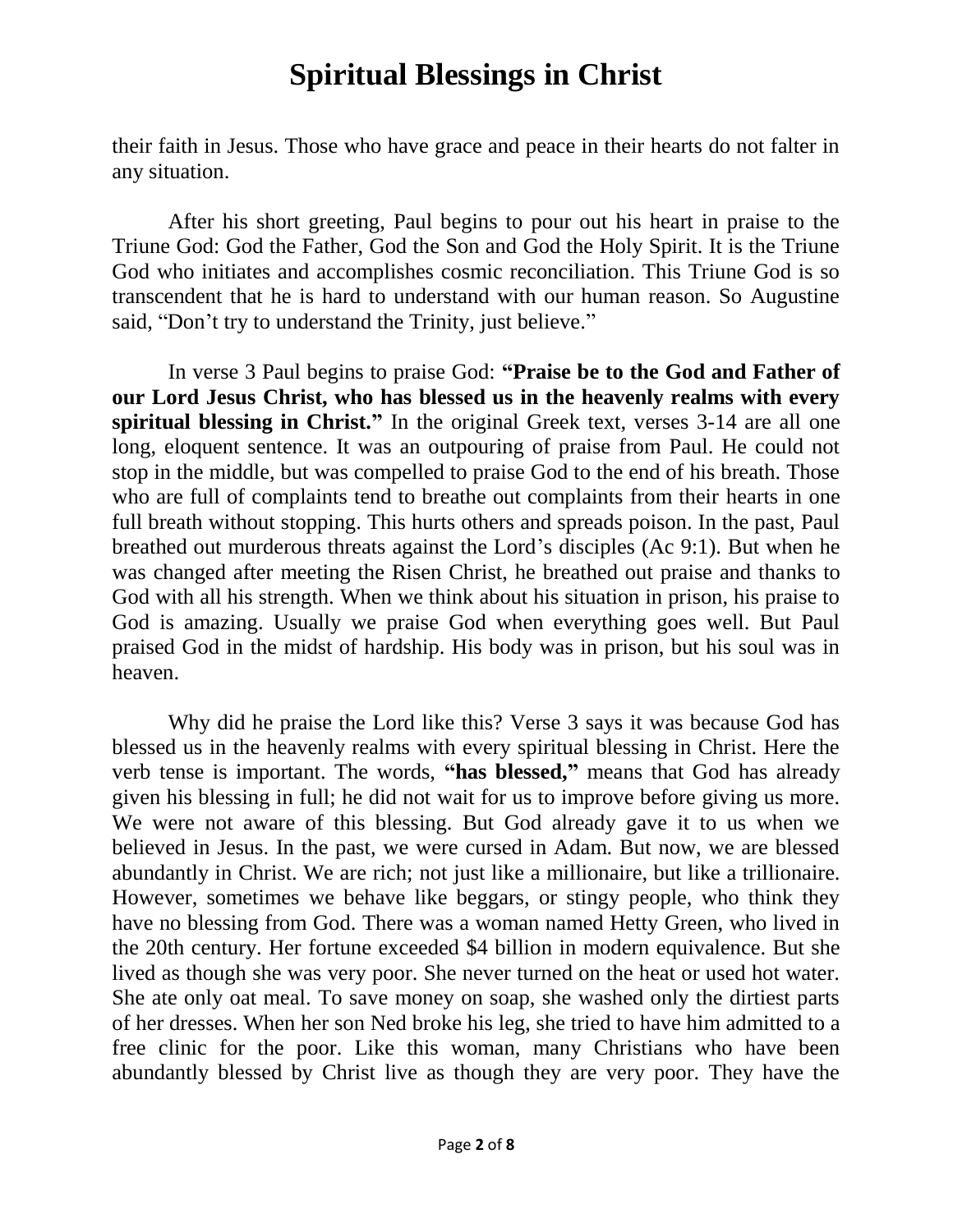mentality of stingy beggars. We need to realize how much God has blessed us and live happy, generous lives like spiritual trillionaires.

In verse 3 Paul talks about **"every spiritual blessing."** In the midst of mystery religions and human philosophies, many were tempted to seek something in addition to Christ. But Paul emphasizes that every spiritual blessing has been given in Christ; they need nothing more. When we feel that something is lacking, we should not look elsewhere; we should realize more deeply that God has already given us every spiritual blessing in Christ. This indicates that there may be spiritual blessings and material blessings. People usually praise God when receiving material blessings. Yet these are temporal; though we may need them, they cannot give lasting satisfaction. However spiritual blessings truly satisfy our souls. They are most valuable. God has given us every spiritual blessing in Christ. So we have abundant reasons to praise God. Let's think about theses blessings one by one.

#### **II. Every spiritual blessing in Christ (4-14)**

**First, he chose and predestined us for adoption to sonship (4-6,11,14).** Look at verses 4-5. **"For he chose us in him before the creation of the world to be holy and blameless in his sight. In love he predestined us for adoption to sonship through Jesus Christ, in accordance with his pleasure and will...."** These verses show that God's salvation plan was rooted in God himself, and conceived in eternity. Before anything was made God had already chosen his church, and, I believe, each of his children, and predestined us for sonship through Jesus Christ. God did not do this with reluctance, but rather in love. It was God's plan, decision, and pleasing will, conceived before creation. Salvation originates with God, not us. Salvation comes from the Lord!

To some, predestination seems to nullify man's freedom of choice. So someone may think, "If I am predestined to be saved, God will do so no matter what I do. So I can sin freely." On the other hand, one may think, "If I am predestined to be condemned, I will perish no matter how much I struggle. So I should sin freely." Or one could think, "Since God already decided who will be saved, I don't need to preach the gospel." In fact, these thoughts stem from human reason which cannot penetrate the mystery of predestination. Rather, they lead to determinism, which is a perversion of God's truth. Sometimes we Christians think we chose God. That's true. But we chose God because he first chose us (Jn 15:16). There is mystery here; we cannot fully understand it. But the point is that our salvation does not originate with us, but with God. If our salvation depended on us,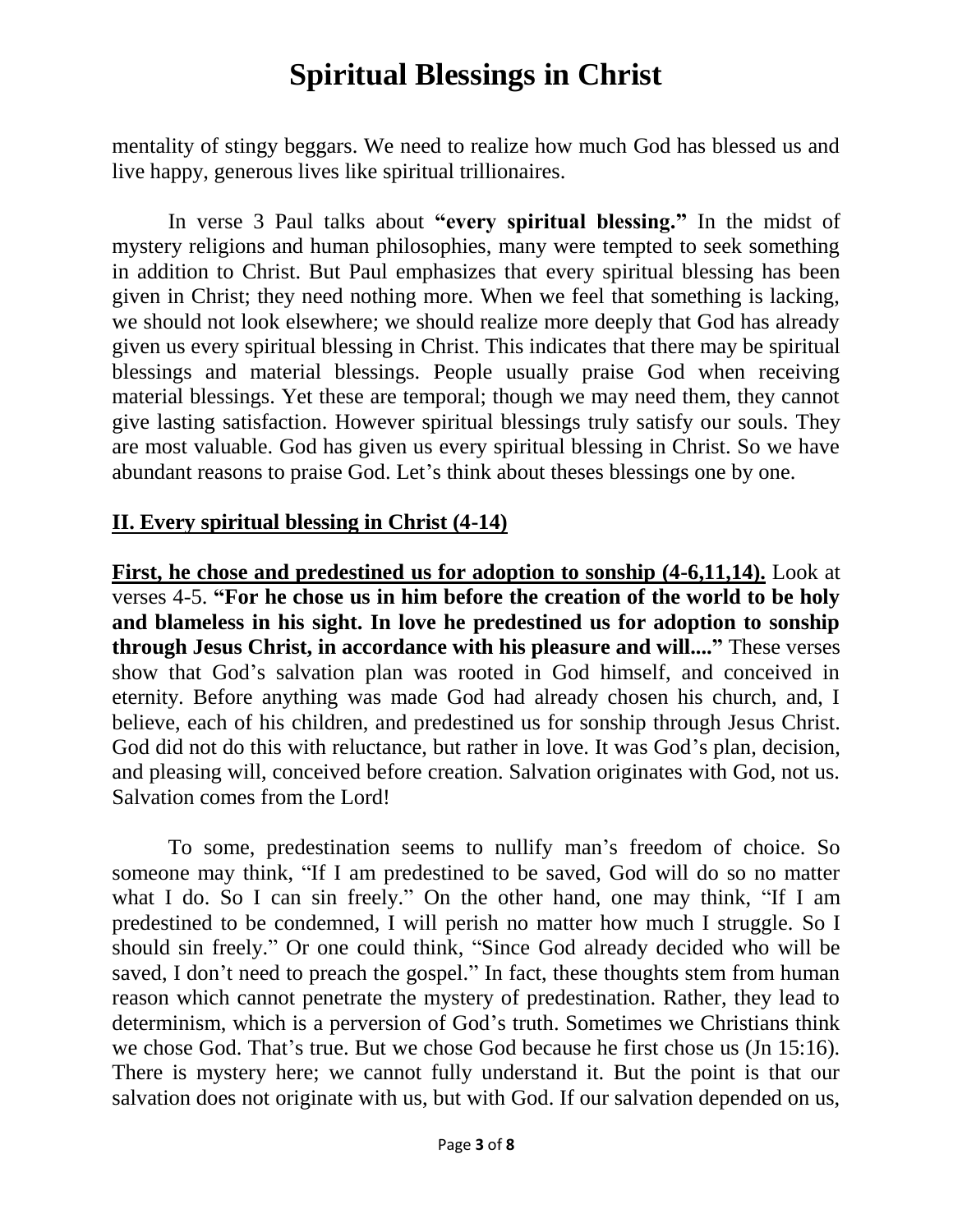we would always be nervous, uncertain and fearful. But our salvation originated with God, and is accomplished by God. So we can have assurance of our salvation in God. This brings great comfort to our souls and gives us true rest.

For what did God choose and predestine us? It was for adoption to sonship through Jesus Christ. In Roman law, whenever someone was adopted, that person inherited the full rights of a son, such as his father's good name, all the wealth of his estate, and the right to reign over the household. When someone was adopted, their big question would be, "Who is adopting me?" If it was a good family, an orphan who was abandoned, lonely and needy could suddenly change in status to a son who was loved and cared for. For example, a young African American boy from Tennessee was abandoned at age seven. He was traumatized. He was put into various foster homes, but always ran away because he was not loved. He was even homeless for a while. When he entered high school, a classmates' mother had compassion on him. She was a wealthy white woman from a good family with many social connections. Eventually, she persuaded her husband and natural children to agree to adopting the boy. Suddenly his status changed to be a dearly loved son in a good family. He became stable and his grades improved. He had an unusual ability to protect loved ones. He developed this talent as a football player who protected his quarterback. He became a star at the U. Mississippi, and went on to play professional football. The boy in this story is Michael Oher, and the adoptive mother is Leigh Anne Tuohy. Their story was recently told in the popular move, "Blind Side."

This story illustrates what it means to be adopted as a son by God. Before God adopted us we were miserable, like Michael. We were lonely, abandoned slaves of sin, and tormented by evil spirits. We had no hope, meaning or direction. We were spiritually dead. But God had mercy on us and adopted us as his children.

Who is this God? Verse 2 says God is our Father. Our Father God is loving (4b). His love is deeper than the ocean, higher than the mountains and wider than the horizon. It is unfathomable. God demonstrated his love by sending his one and only Son Jesus Christ to save us from our sins. God is generous, lavishing his blessings on us, giving freely, and he is rich in mercy (6,8; 2:4). Our Father God is full of wisdom and imparts wisdom and understanding to his children (8b). Furthermore, he is the almighty Creator of the universe, eternal and infinite. We cannot describe all of his attributes here; but this God adopted us as his children. Now we have an intimate love relationship with this God. So we should understand that predestination for adoption to sonship is not just some systematic guarantee of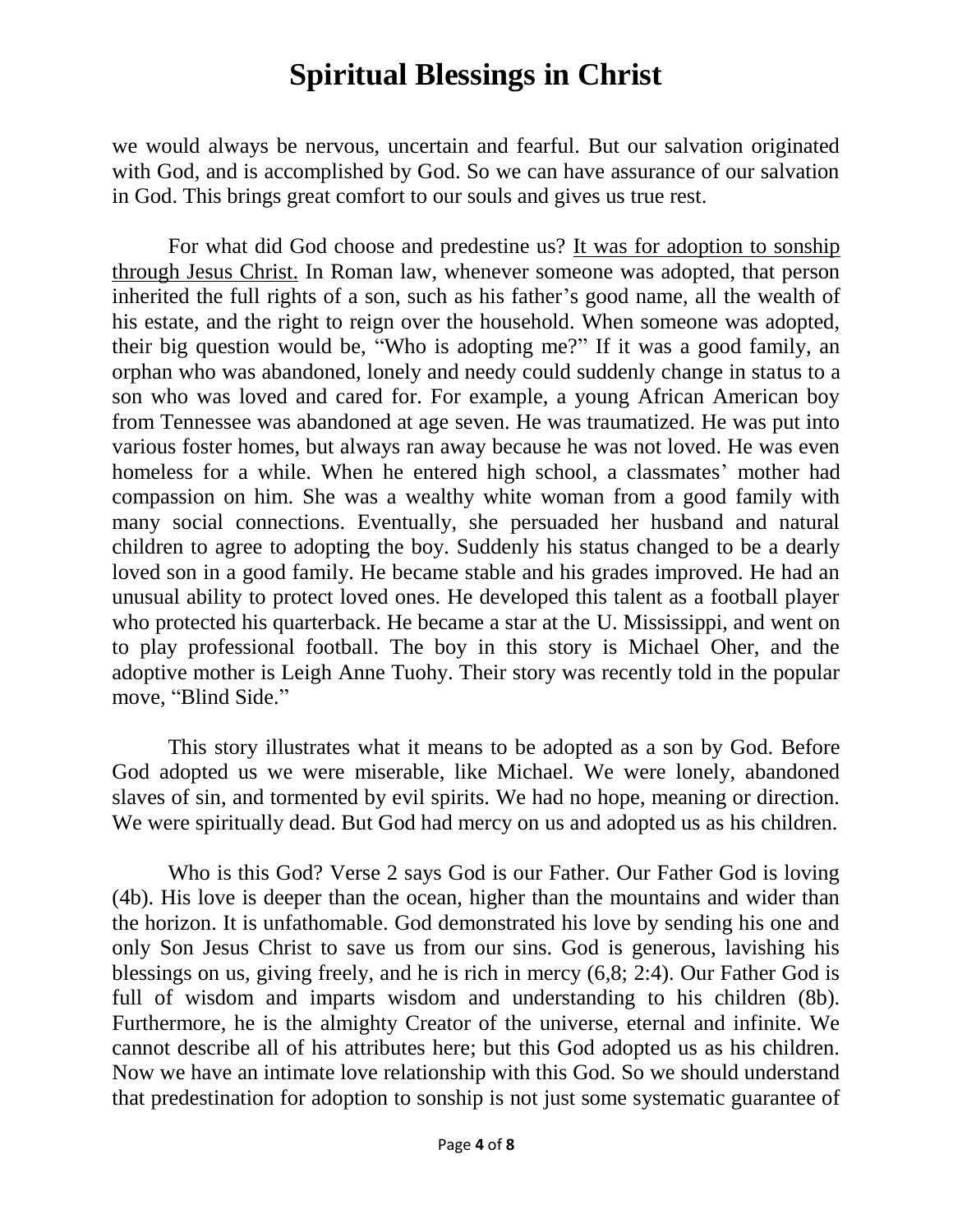going to heaven. It is entering into a relationship with God. In this relationship, God helps us to grow, sometimes through divine discipline as an expression of love, until we become holy and blameless in his sight (4).

When we are adopted as his children, we become heirs. In verse 11, the footnote says that we "were made heirs." And verse 14 says that we have an inheritance. This inheritance is a living hope in the kingdom of God which never perishes, spoils or fades away (1Pe 1:3-4). This living hope revives our souls and strengthens us in times of hardship. Thank God for adopting us as his children through our Lord Jesus Christ.

**Second, redemption through his blood, the forgiveness of sins (7-8a).** How was our adoption made possible? Look at verses 7-8a. **"In him we have redemption through his blood, the forgiveness of sins, in accordance with the riches of God's grace that he lavished on us."** Redemption means to buy back, especially out of slavery. When we are free, we do not appreciate how precious our freedom is. But when we lose it, we really appreciate it. When I went to North Korea last year, I sometimes felt like a prisoner who was always watched and told where to go and what to do. I was happy to return to the United States and experience freedom. The Bible says we were slaves of sin. We did not do what we wanted to do, but we did what we hated to do. Even though we hated it, we could not stop doing it. Many young people are addicted to video games. Even though they fail in their school studies, they cannot stop playing video games. Others are slaves of lustful desires, alcohol or drugs. Some are slaves of anger, bitterness or hatred. Some have a chronic habit of holding grudges, and this imprisons them.

How can we get out of these bondages which ruin our lives? To be redeemed requires a price. The price is not money or community service, but life. The wages of sin is death. So we have to die in order to pay the price of sin. People think that sin is enjoyable. They think they can enjoy sin as they please and then escape from it. But when we try to escape from it, we find that we are trapped by Satan. The famous German theologian Karl Heim said, "We have a key to the door of sin. But once we enter the door, we are trapped, for we do not have a key to get out." But God has the key to get out of it. This key is Jesus, God's one and only Son.

Verse 7 says we have redemption through his blood. In order to redeem us Jesus shed his blood on the cross. Blood? Why blood? Leviticus 17:11 says, **"For the life of a creature is in the blood...the blood...makes atonement for one's life."** Blood and life are mysteriously connected. If we shed too much blood, we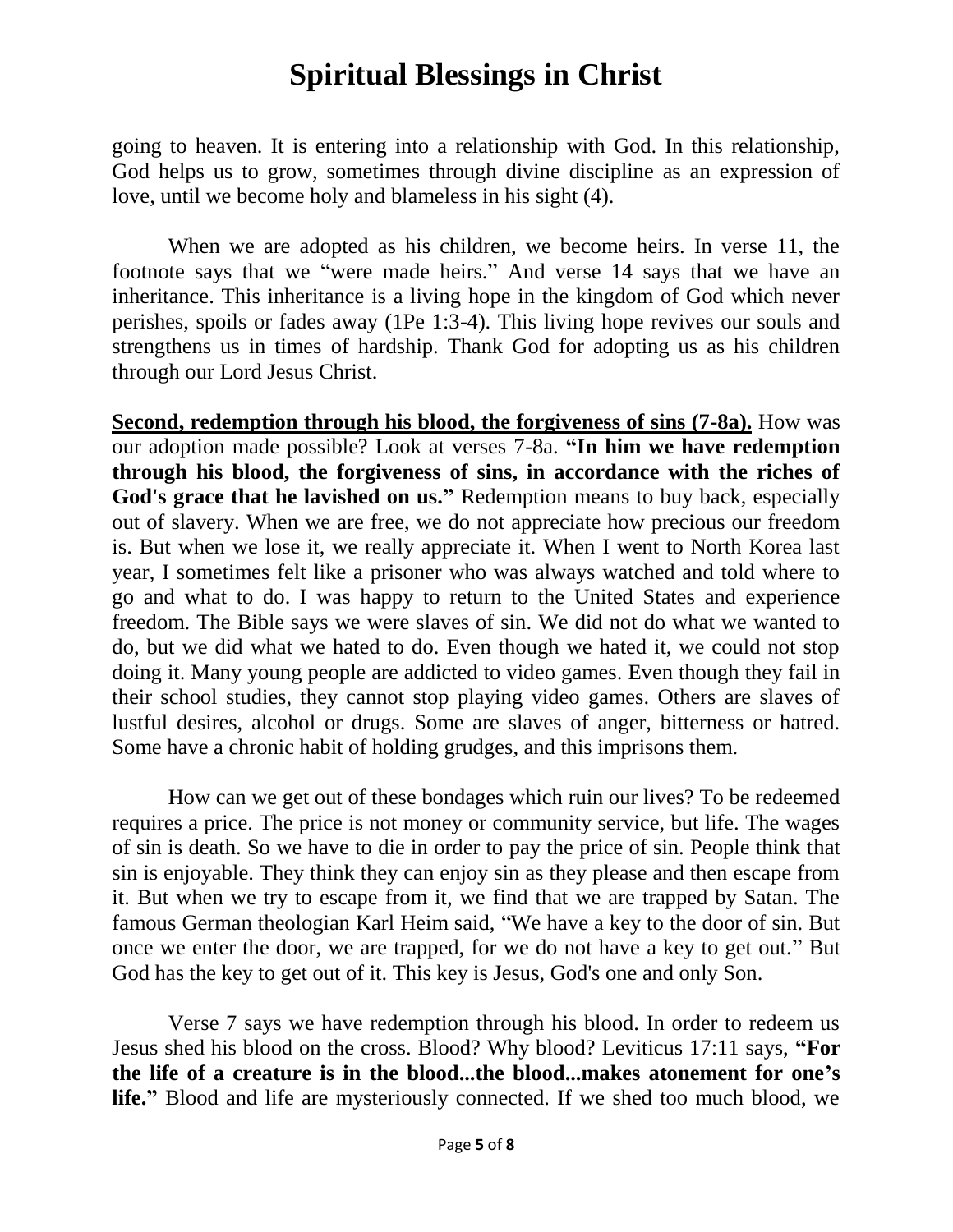will die. If our blood becomes contaminated, we will die. So our kidneys, which clean our blood, are very important. But our kidneys cannot clean our blood from the infestation of sin. Sin requires the shedding of blood, as Hebrews 9:22 says. That is why the Israelites sacrificed so many animals. But the effect of animal blood was just temporary. It was only a shadow of what was to come. It looked forward to Jesus' blood. Jesus was the sinless Son of God. His blood has power to satisfy God's righteousness and to cleanse our sin-stained blood. Jesus' blood brings us forgiveness of sins once for all (Heb 10:11-13). In this way, God redeemed us in order to adopt us as his children. He did this in love, and in accordance with the riches of his grace that he lavished on us (7b-8a).

**Third, he revealed the mystery (8b-10).** In verses 8b-10 we find another spiritual blessing in Christ. This blessing is not just personal; it is given to the Christian community, the church. Verses 8b-10 say, **"With all wisdom and understanding, he made known to us the mystery of his will according to his good pleasure, which he purposed in Christ, to be put into effect when the times have reached their fulfillment--to bring unity to all things in heaven and on earth under Christ."** Usually Paul used the word "mystery" to refer to Christ or the gospel (6:19; Ro 16:25; 1 Cor 2:7; Col 1:26,27; 2:2; 4:3). Christ himself is the mystery of God. However, here Paul uses the word "mystery" in the context of the bigger picture of what Christ has done. God has a great plan to bring unity to all things in heaven and on earth under Christ. This idea is more specifically revealed in Ephesians 3:6, which says, **"This mystery is that through the gospel the Gentiles are heirs together with Israel, members together of one body, and sharers together in the promise in Christ Jesus."** In this world, there are so many distinctions between people which become the basis of conflict between countries, tribes, and communities. These kinds of conflicts happen even within the church. How can people be united? To human beings, it is impossible. But to God it is possible. God brings unity to all things in heaven and on earth under Christ. Christ is the center of spiritual gravity which draws all things together and unites them.

**Fourth, God's purpose in salvation (11-14).** In verses 11-14 Paul explains that God gave the same blessing and had the same purpose in salvation for both the Jews and the Gentiles. But chronologically, first it was given to the Jews and then to the Gentiles. In verses 11-12 the pronoun "we" refers to the Jews, including Paul himself. In verses 13-14 the pronoun "you" refers to the Gentile believers. Paul expounds in verses 13-14 how the Gentiles were brought into God's blessing and how they can be sure of it. In order to explain this, he talks about the role of the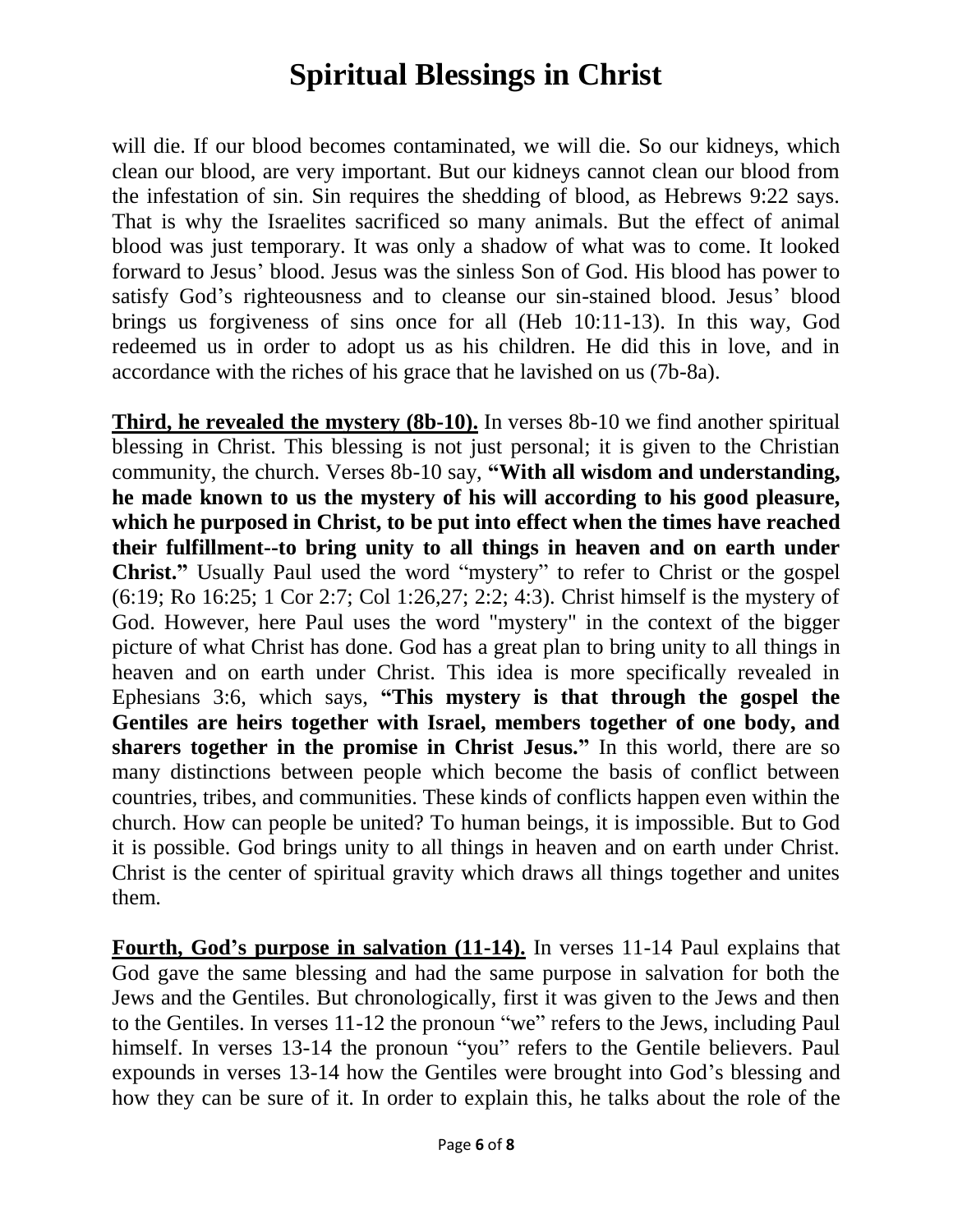Holy Spirit. It was hard for the Gentile believers to accept that they were also God's possession, like the Jews. But Paul explains that when they believed, they were marked in him with a seal, the promised Holy Spirit. The Holy Spirit's presence in our lives is the guarantee that we are God's children. 2 Corinthians 1:21b-22 says, **"He anointed us, set his seal of ownership on us, and put his Spirit in our hearts as a deposit, guaranteeing what is to come."** Here "deposit" is like a down payment on something. This deposit validates that the purchase has been made. In the same way, the Holy Spirit confirms that all of God's blessings have been poured out upon us, and we will receive our full inheritance in the kingdom of God.

Verse 6 says, **"...to the praise of his glorious grace."** Verses 12 and 14 repeat the phrase, **"to the praise of his glory,"** referring to Jew and Gentile respectively. This tells us God's purpose in redemption. In the past we were objects of God's wrath and grieved God due to our sins. But God redeemed us through Jesus Christ to restore God's image in us so that we might be for the praise of his glory. Now when God sees us he finds pleasure in us and takes delight in us. Wow! We are redeemed to the praise of God's glory. To people we may be nobody; but to God we are very special.

By the same token, this gives us a purpose of bringing praise and glory to God. Why do we have to bring praise and glory to God, and not to ourselves? God seems to be God-centered, making everything about himself. This is right. For in fact, God is worthy of all praise, honor and glory. God is the Creator and Savior and Sovereign Ruler of all things. If we do not bring praise and glory to God, our thinking becomes futile and our foolish hearts are darkened. Then we will give praise and glory to lesser things, such as mortal human beings, birds, animals, and reptiles (Ro 1:21-23). We will become idol worshipers. Also, we become proud, corrupt and miserable. God wants us to maintain God's blessing by giving praise, glory and honor to God. When we do there is harmony in God's creation. But if each created thing wants to glorify itself most, there will be disunity and chaos. When people gather and have a conversation, if each on brags about himself, what happens? They become tired, angry and upset until they have a boxing match. But when each one brings honor and glory to God, they can be encouraged and strengthened and enjoy unity in God. That is why we have to accept God's purpose for us to bring praise and glory to God.

Today we have learned that God has given us every spiritual blessing in Christ. He chose us and predestined us to be adopted to sonship. He redeemed us through the